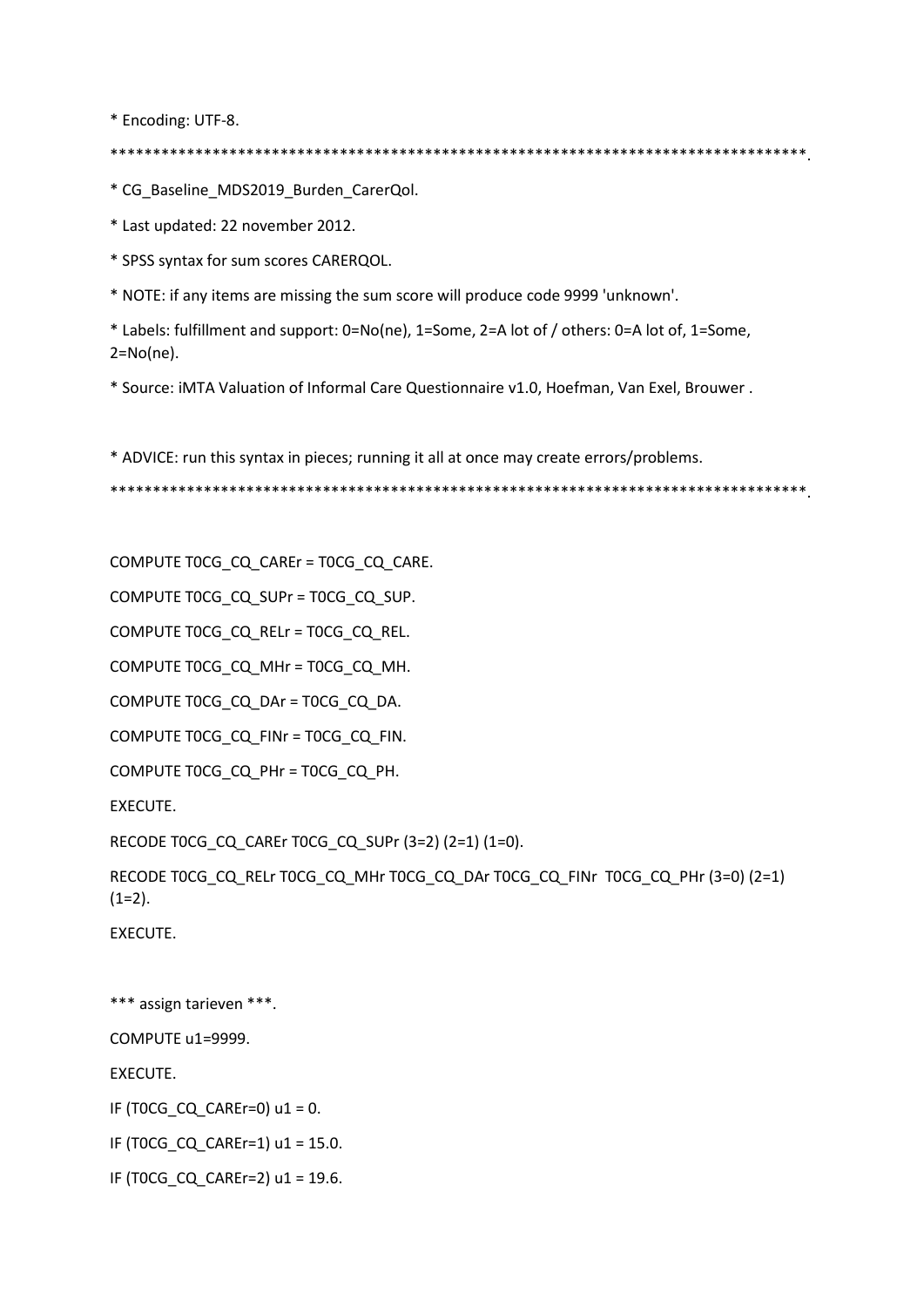EXECUTE. COMPUTE u2=9999. EXECUTE. IF (T0CG\_CQ\_RELr=2) u2 = 13.5. IF (T0CG\_CQ\_RELr=1) u2 = 10.6. IF (T0CG\_CQ\_RELr=0) u2 = 0. EXECUTE. COMPUTE u3=9999. EXECUTE. IF (TOCG CQ MHr=2) u3 = 13.5. IF (TOCG CQ MHr=1) u3 =  $10.4$ . IF (TOCG CQ MHr=0)  $u3 = 0$ . EXECUTE. COMPUTE u4=9999. EXECUTE. IF (TOCG CQ DAr=2)  $u4 = 10.2$ . IF (T0CG\_CQ\_DAr=1) u4 = 6.1. IF (TOCG\_CQ\_DAr=0)  $u4 = 0$ . EXECUTE. COMPUTE u5=9999. EXECUTE. IF (T0CG\_CQ\_FINr=2) u5 = 15.1. IF (T0CG\_CQ\_FINr=1) u5 = 11.7. IF (T0CG\_CQ\_FINr=0) u5 = 0. EXECUTE. COMPUTE u6=9999. EXECUTE. IF (TOCG CQ SUPr=0)  $u6 = 0$ . IF (TOCG CQ SUPr=1)  $u6 = 4.2$ . IF (T0CG\_CQ\_SUPr=2) u6 =6.5. EXECUTE.